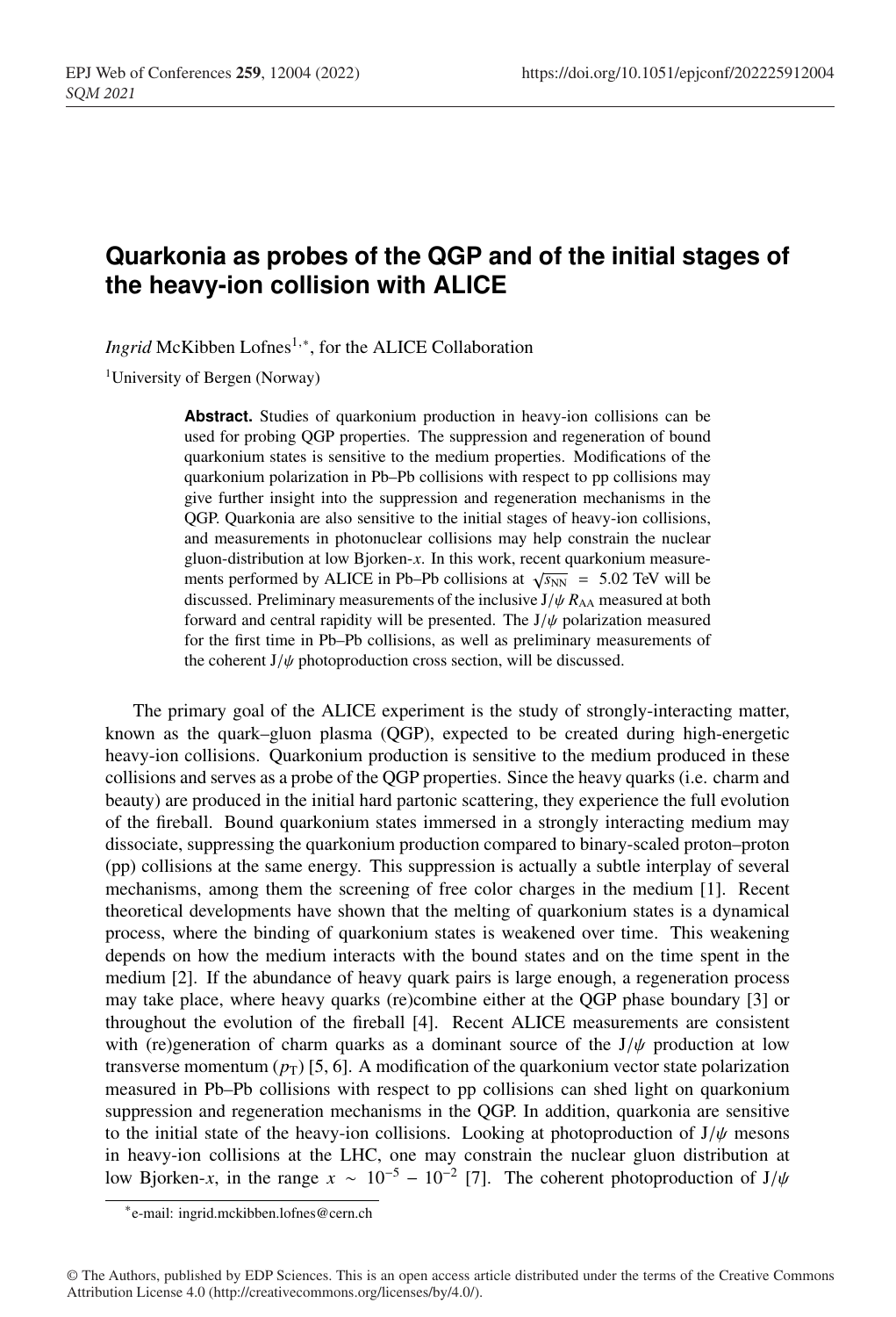mesons, which takes place at very low  $p_T \sim 60 \text{ MeV}/c$ , is characterized by the coherent coupling of a photon emitted by one of the nuclei while the target nucleus remains intact. Coherent photoproduction is studied in ultra-peripheral collisions, however measurements from peripheral Pb–Pb collisions show an excess yield of  $J/\psi$  at very low  $p<sub>T</sub>$ , assumed to originate from coherent  $J/\psi$  photoproduction [8]. In these proceedings a selection of recent quarkonium measurements obtained by ALICE at both forward and central rapidity will be discussed.

The ALICE detector is capable of measuring quarkonium states down to  $p_T = 0$ at both forward and central rapidity. At forward rapidity  $(2.5 < y < 4)$  inclusive quarkonium states are measured through the dimuon channel using the muon spectrometer. The muon spectrometer includes a front absorber for filtering muons, five tracking stations, a dipole magnet with a 3 Tm field integral, two trigger stations and an iron wall to reject punchthrough hadrons and low momentum muons. At midrapidity ( $|y|$  < 0.9), charmonium states are reconstructed through the dielectron channel using the Inner Tracking System (ITS) composed of six cylindrical layers of silicon detectors and the Time Projection Chamber (TPC) providing track reconstruction and particle identification via the measurement of specific energy loss, d*E*/d*x*. A more detailed description of the ALICE detectors can be found in [9].



**Figure 1.** Preliminary measurement of the  $J/\psi$  nuclear modification factor in central Pb–Pb collisions at  $\sqrt{s_{NN}}$  = 5.02 TeV at forward and central rapidity in red and black. The measurements are compared to Statistical hadronisation (SHM) and transport model (TAMU) calculations [10, 11].

The medium effect on charmonium production is quantified using the nuclear modification factor  $(R_{AA})$  calculated as the ratio between the measured yield in Pb–Pb and pp collisions at the same energy scaled by the number of binary collisions. Figure 1 shows the preliminary  $R_{AA}$  in central Pb–Pb collisions at  $\sqrt{s_{NN}}$  = 5.02 TeV, measured at both forward and central rapidity as a function of  $p<sub>T</sub>$ . These measurements are obtained from a significantly larger data sample than previous measurements at the same collisions energy, allowing for a more precise and differential result [5, 6]. In the low  $p<sub>T</sub>$  region (< 5 GeV/*c*) the  $J/\psi$  mesons show less suppression at midrapidity than at forward rapidity. This is consistent with the  $J/\psi$  (re)generation scenario, as a higher charm cross section is expected at midrapidity. The measurements are compared to statistical hadronisation model (SHM) [10] calculations, where the production of bound states is determined by statistical weights at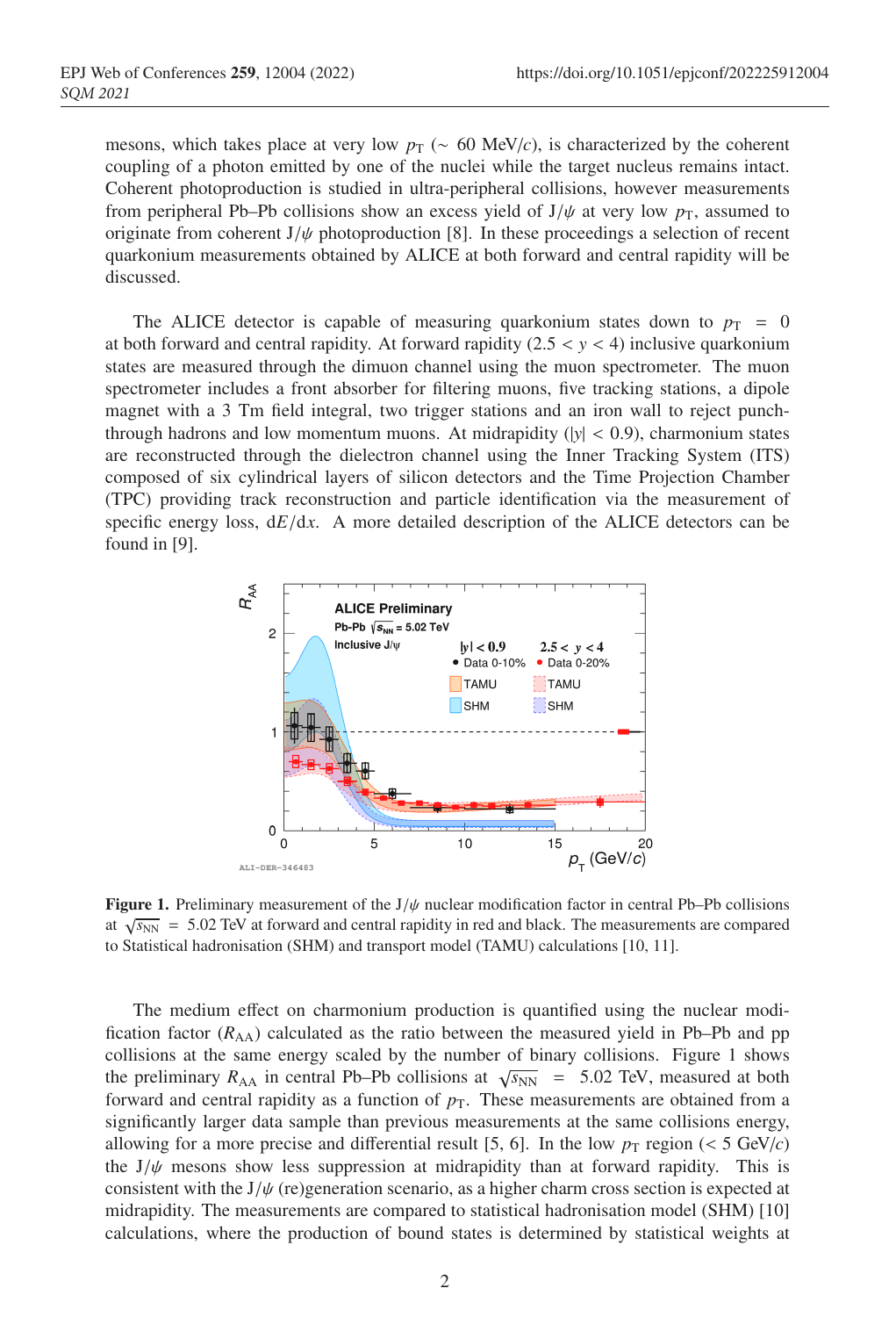the phase boundary, and transport model (TAMU) [11] calculations assuming continuous production and dissociation of charmonium states throughout the whole QGP phase. Within the current uncertainties both models describe the observed trend.

Another physical observable is the quarkonium polarization, measured through the anisotropies in the angular distribution of the decay products,

$$
W(\cos\theta,\phi) \propto \frac{1}{3+\lambda_{\theta}} \cdot (1+\lambda_{\theta}\cos^2\theta + \lambda_{\phi}\sin^2\theta\cos 2\phi + \lambda_{\theta\phi}\sin 2\theta\cos\phi),
$$

where  $\theta$  and  $\phi$  are the polar and azimuthal angles in the adopted reference frame. The first measurement of J/ $\psi$  polarization in Pb–Pb collisions at  $\sqrt{s_{NN}}$  = 5.02 TeV as a function of  $p_T$  was recently reported by ALICE [12], showing a  $\lambda_\theta$  with a maximum of  $2\sigma$  deviation with respect to zero in the  $p_T$  interval from 2 – 4 GeV/*c*. The preliminary measurement of the J/ $\psi$ polarization at forward rapidity in Pb–Pb collisions at  $\sqrt{s_{NN}}$  = 5.02 TeV as a function of centrality is shown in Fig. 2 for  $2 < p<sub>T</sub> < 6$  GeV/*c*. The polarization parameters show a flat trend in both the helicity and Collins-Soper reference frames. A non-zero  $\lambda_{\theta}$  is observed in both frames, with slightly positive values in the helicity frame and slightly negative values in the Collins-Soper frame.



**Figure 2.** J/ $\psi$  polarization parameters as a function of centrality measured at forward rapidity in Pb–Pb collisions at  $\sqrt{s_{NN}}$  = 5.02 TeV.

The preliminary measurement of the coherent  $J/\psi$  photoproduction cross section at  $\sqrt{s_{NN}}$  = 5.02 TeV measured at forward rapidity is shown in Fig. 3. The measured coherent J/ $\psi$  photoproduction cross section shows an increase by a factor ~ 3 with respect to the coherently photoproduced  $J/\psi$  at  $\sqrt{s_{NN}}$  = 2.76 TeV [8]. The coherent photoproduction cross section is compared with models implementing a modification of the photon flux with respect to ultra-peripheral collisions (UPC). A light cone color dipole formalism was used